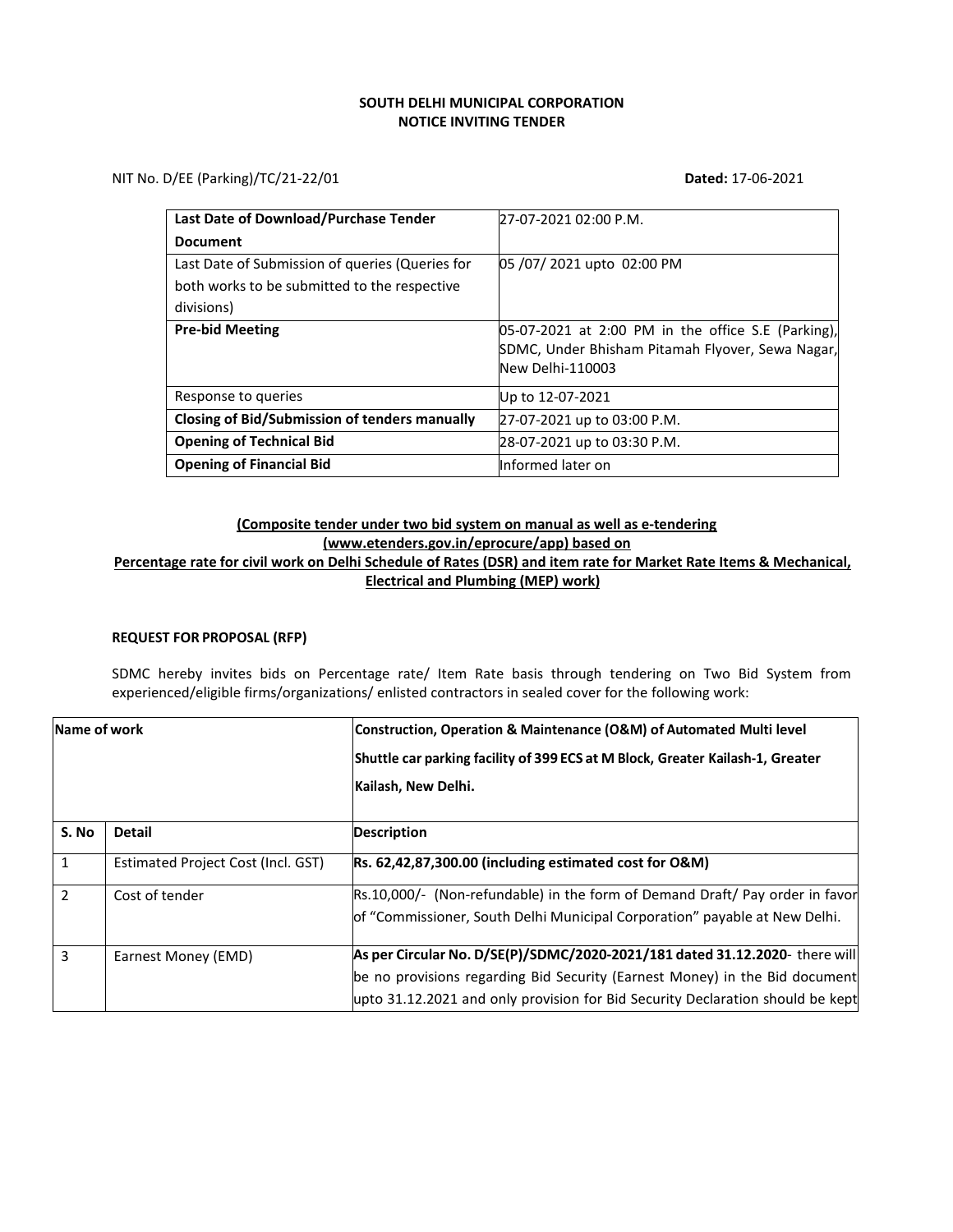|                |                                   | in the Bid Documents by the contractor(s) in the proforma given at the end of                                                                                                                                                                                                                                                                  |  |
|----------------|-----------------------------------|------------------------------------------------------------------------------------------------------------------------------------------------------------------------------------------------------------------------------------------------------------------------------------------------------------------------------------------------|--|
|                |                                   | this.                                                                                                                                                                                                                                                                                                                                          |  |
| $\overline{4}$ | <b>Bid security</b>               | As EMD                                                                                                                                                                                                                                                                                                                                         |  |
| 5              | Total duration of contract        | 11 years (Including construction period (S no. 6) of the project)                                                                                                                                                                                                                                                                              |  |
| 6              | Time of construction              | 18 months                                                                                                                                                                                                                                                                                                                                      |  |
| $\overline{7}$ | Defect Liability Period<br>(DLP)  | 12 months (from the successful completion of facility after installation,<br>commissioning, testing)                                                                                                                                                                                                                                           |  |
| 8              | Operation & Maintenance Period    | 10 Years (incl. DLP - i.e. after completion & commissioning of work                                                                                                                                                                                                                                                                            |  |
| 9              | <b>Head of Account</b>            | K-154-3018                                                                                                                                                                                                                                                                                                                                     |  |
| 10             | Validity of bid                   | 180 days from the date of opening of financial bids or the date of late<br>negotiation meeting, whichever is later                                                                                                                                                                                                                             |  |
| 11             | Bid Documents can be had<br>from: | Office of EE (Parking )/ Account/tender branch of Div.(M)-I Central Zone, SDM<br>ARJUN MARG, DEFENCE COLONY, NEW DELHI-110024 or can be downloaded fro<br>the website: http://mcdonline.gov.in or www.etenders.gov.in/eprocure/app                                                                                                             |  |
| 12             | <b>Bid Submission for work</b>    | Office of Superintending Engineer(Parking), Under Sewa Nagar Fly Over, Defence<br>Colony, New Delhi -110003.                                                                                                                                                                                                                                   |  |
| 13             | Pre-bid meeting for works         | Office of Superintending Engineer(Parking), Under Sewa Nagar Fly Over,<br>Defence Colony, New Delhi -110003                                                                                                                                                                                                                                    |  |
| 14             | Performance Guarantee             | 3% of the value of contract within 15 days of Letter of Acceptance (LOA)                                                                                                                                                                                                                                                                       |  |
| 15             | Parking system                    | General arrangement drawings (GAD) are part of RFP documents, the<br>bidders will submit detailed designs & drawings for automated parking<br>system and its components such as elevator, shuttle, robo etc. with<br>complete specifications in technical bid otherwise bid will be<br>considered as non-responsive and liable to be rejected. |  |

*Note: Firms/Organizations who have been declared as non‐performing or the firms which are blacklisted/debarred for*  specified period and against whom such action is under process by SDMC or any other Government agency are not eligible *to bid.*

The Tender document is non-transferable. The prospective bidder scan purchase the RFP document after paying requisite tender cost from the office : -

# **EXECUTIVE ENGINEER (Parking)/SZ**

Office of EE (Parking )/ Account/tender branch of Div.(M)-I Central Zone, SDMC, ARJUN MARG, DEFENCE COLONY, NEW DELHI-110024 The TENDER DOCUMENT may also be downloaded from the official website of SDMC, i.e. [www.mcdonline.gov.in](http://www.mcdonline.gov.in/) or **[www.etenders.gov.in/eprocure/app](http://www.etenders.gov.in/eprocure/app)** as per dates given in press notice of NIT. The downloaded bid documents may be used for tender purposes accompanied with a Demand draft/Pay Order of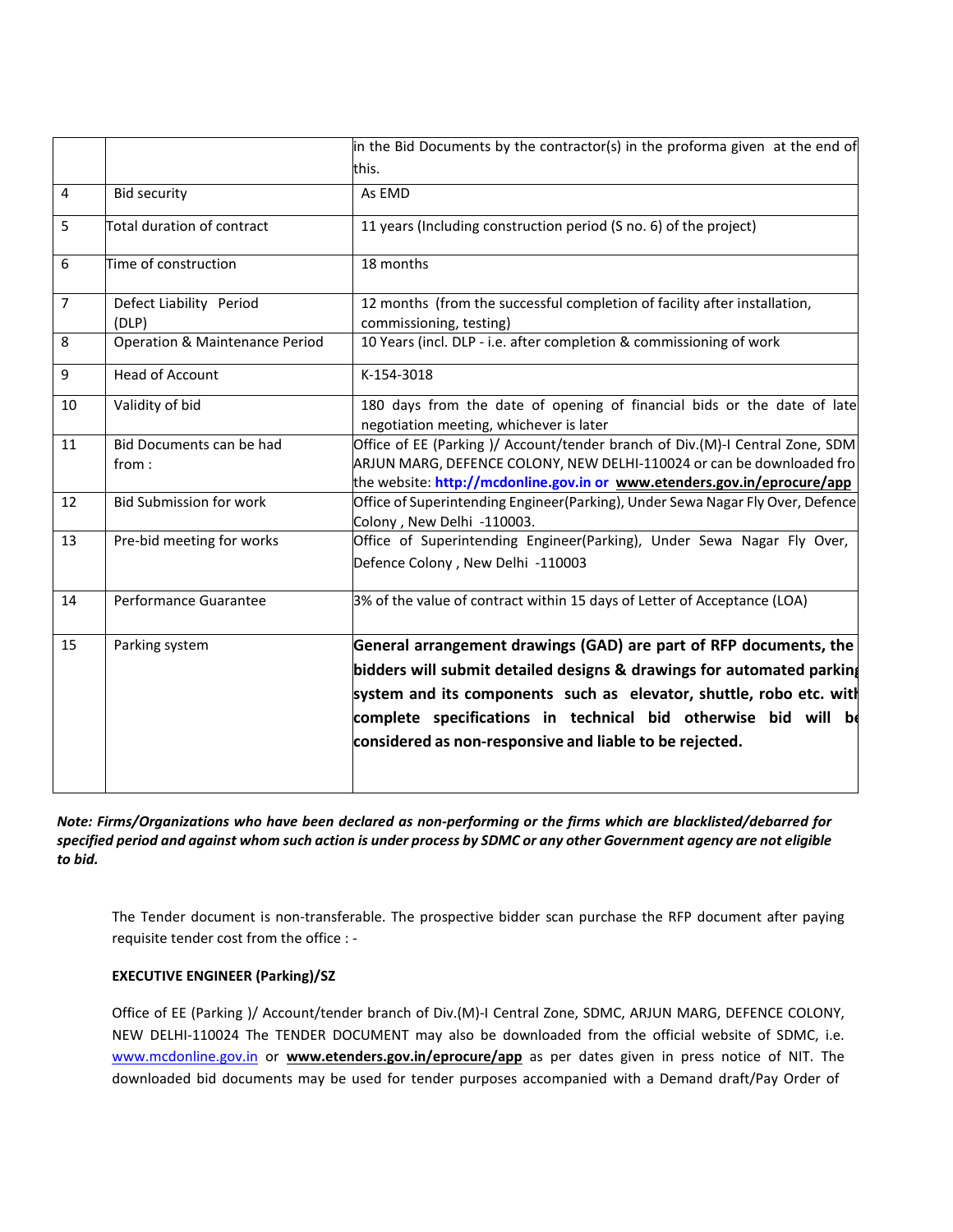Rs.10,000/- (Rupees Ten Thousand only) non-refundable in favour of "Commissioner, South Delhi Municipal Corporation" towards the tender cost.

## **1. QUALIFICATION CRITERIA: Eligible Applicants:**

Being a specialized job, a bidder(s) must be eligible/considered relevant to bid only with the below mentioned conditions. Such bidder can bid in following formations:

- i. The tenders for this contract will be considered only from those bidders/tenderers (proprietorship firms, partnerships firms, companies, corporations/joint ventures) who meet requisite eligibility given in proceeding para and having experience in similar works such as **manufacturing**, **Installation and commissioning of automated puzzle Car parking project/work, automated shuttle type parking project/work, automated tower type project/work in India/abroad**.
- ii. The main contractor would be who are having experience of similar work and can enter into MoU with the agency associated by him execution of special component as per NIT conditions.
- iii. Joint venture would be eligible.
- iv. Tenderer must not have been blacklisted or debarred by any Central/State Government Department or Central/State Public Sector Undertaking. The tenderer/ bidder should submit an undertaking in their letter head to this effect.

v**.** The main contractor **should have following MINIMUM ELIGIBILITY CRITERIA (PARKING SYSTEM) WORK EXPERIENCE -** Experience of having successfully completed works during the last 7 years ending previous day of last date of submission of tenders

**Three (03) similar works** each costing not less than **for 40% of the estimated cost put to tender** or car parking system for such work should not be less than 40% in nos. i.e. 160 cars / ECS.

#### **Or**

**Two (02) similar works** each costing not less than **for 60% of the estimated cost put to tender** or car parking system for such work should not be less than 60% in nos. i.e. 240 cars / ECS.

# **Or**

**One (01) similar works** costing not less than **for 80% of the estimated cost put to tender** or car parking system for such work should not be less than 80% in nos. i.e. 320 cars / ECS.

**Similar Work: - Shall mean work of design, manufacturing, supply, installation, erection, testing and commissioning of multilevel automated parking system (puzzle type parking, tower type parking, shuttle type parking).**

The value of the executed works shall be brought to the current costing level by enhancing actual value of work at simple interest of 7% per annum, calculated from the date of completion to last date of submission of bid.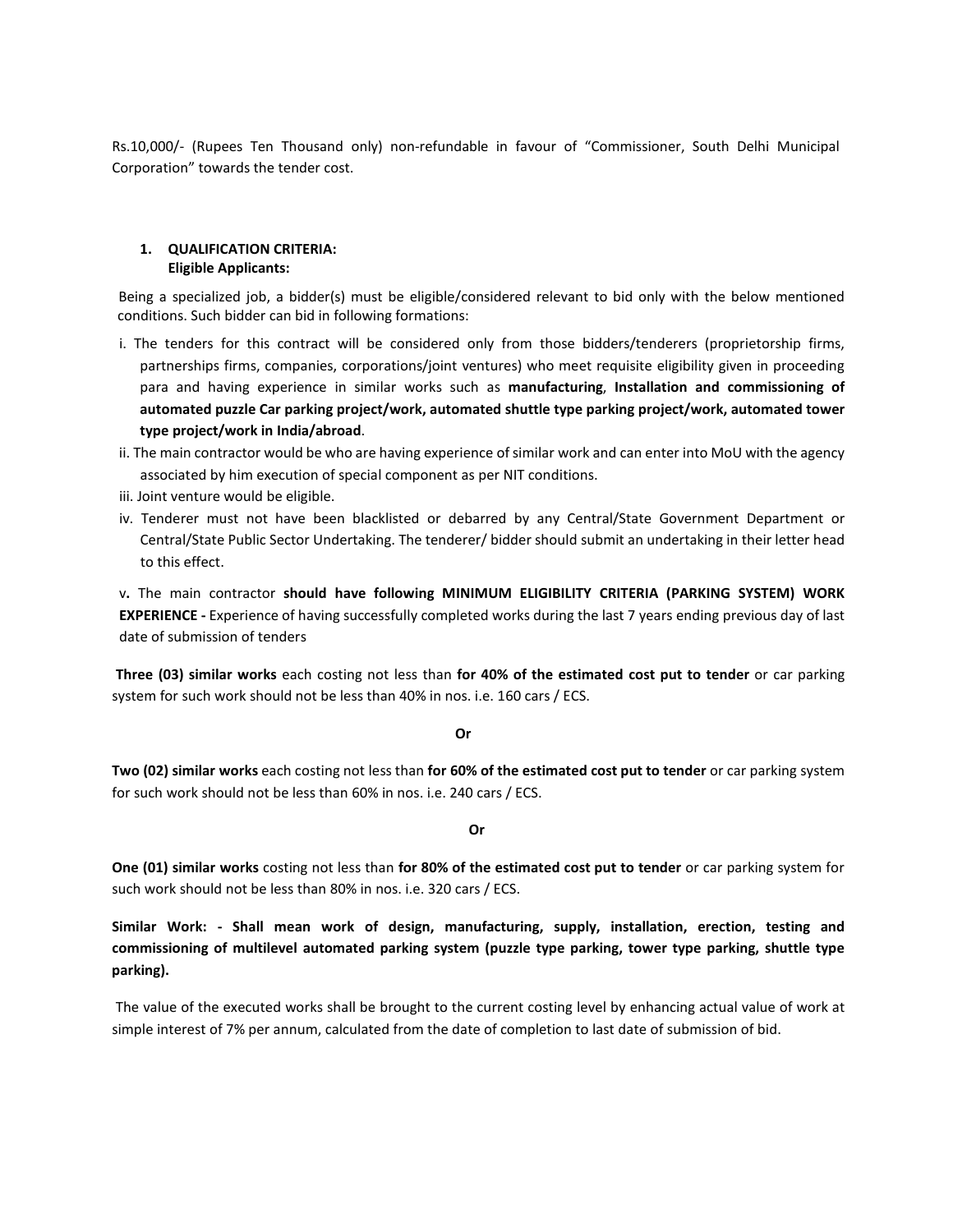vi**.** To be eligible for evaluation of its proposal, the applicants have to fulfill the following conditions:-

**a. Legal Valid Entity**: The Bidder can be individual or shall necessarily be a legally valid entity either in the form of a Limited Company or a Private Limited Company registered under the Companies Act -2013 and corrigendum up to date or joint ventures (JV) (conditions for JV given in proceeding Paras) .

**b. Registration:** The Bidder shall be registered with the GST, Income Tax Department and also registered under the Labour laws, Employees Provident Fund Organization, Employees State Insurance Corporation, BOCW Welfare Board including provident fund **code no.** etc and should have /should establish their local office in Delhi/NCR with adequate service back up team. In case, the bidder is not registered with any of the above stated or any statutory authorities then an undertaking is to be submitted by the tenderer-

**"***That he will get registered with the above agencies /departments before the release of the First Payment. The main contractor would also ensure the compliance of aforesaid provisions by the sub‐contractors if any engaged by him"***.**

## **NB:- To become eligible for issue of bid, the bidders shall have to furnish an affidavit as under:-**

- I/We undertake and confirm that eligible similar works(s) has/have not been got executed through another contractor on back-to-back basis. Further that, if such a violation comes to the notice of Department, then I/we shall be debarred for bidding in SDMC in future forever. Also, if such a violation comes to the notice of Department before date of start of work, the Engineer-in-Charge shall be free to forfeit the entire amount of /Performance Guarantee. (Scanned copy to be uploaded at the time of submission of bid)
- Copies of certificate of work experience and other documents such as Certificate of Financial Turnover from CA, Net Worth Certificate, Affidavit, Certificates of Incorporation issued by the respective registrar of firms/companies, Copies of the Audited Balance Sheets for the completed five financial years etc as specified in NIT shall be scanned and uploaded to the e-Tendering website within the period of bid submission. However, certified copy of all the scanned and uploaded documents as specified in press notice shall have to be submitted by the lowest bidder only along with declaration for EMD in original (scanned copy of EMD uploaded at the time of submission of tenders) at the time of opening of financial bid or before in the office of tender opening authority. Online bid documents submitted by intending bidders shall be opened only of those bidders, whose scanned copy of declaration for EMD, deposited with the division of SDMC and other documents scanned and uploaded are found in order.
- The bidder who are not registered in MCD/SDMC, is required to get registered themself for etendering.
- The bidder whose bid is accepted will also be required to furnish either copy of applicable licenses/ registrations or proof of applying for obtaining labour licenses, registration with EPFO, ESIC and BOCW Welfare Board including Provident Fund Code No. If applicable and also ensure the compliance of aforesaid provisions by the sub-contractors, if any engaged by the contractor for the said work within the period specified. In case, the bidder is not registered with any of the above stated or any statutory authorities then an undertaking is to be submitted by the tenderer that he will get registered with the above agencies before the release of the First Payment as per the format specified in the bid document.
- In case JV, scanned copy of MoU of all members designating lead member, JV agreement /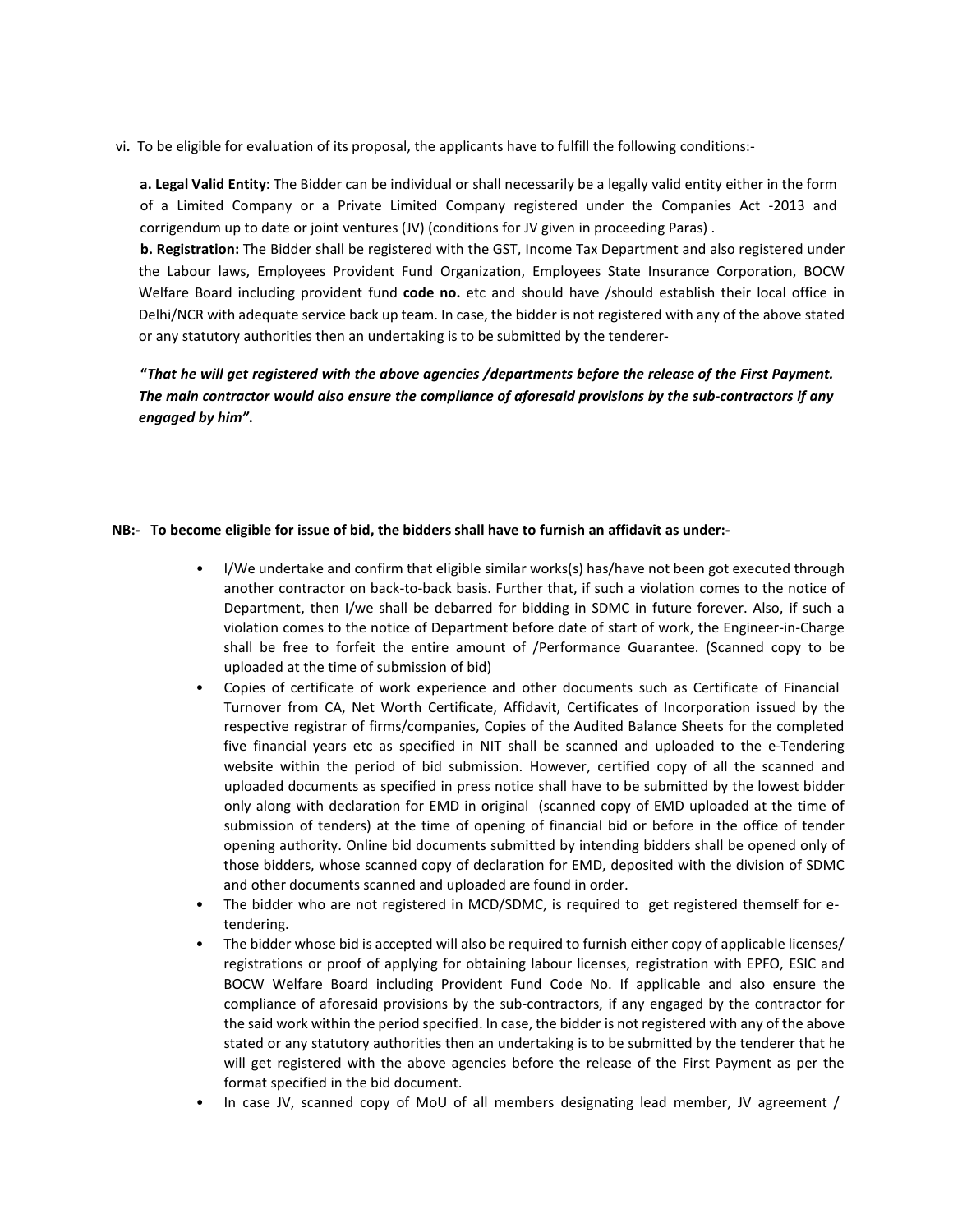constitution of JV, Power of Attorney of each member in favor of lead member, a statement of participation from each member that they are bona-fide member of group and they agree to be jointly and directly liable to project deliverable under the contract.

• The all bid documents should be signed by the authorized signatory of the bidder and by all members in case of JV or legally authorized signatories of each member of JV.

## **FINANCIAL STANDING**

**(i) Annual Turnover**: The Average Annual Financial Turnover of the bidder should be not less than **50% of estimated amount** put to tender i.e Rs. **31,21,43,650** during the immediate last three consecutive financial years ending on 31th March 2020, (scanned copy of **certificate from the CA** to be uploaded/submitted).

**(ii) Profitability:** The bidder should not have incurred any loss (profit after tax should be positive) in more than two years during the available last five consecutive balance sheet duly certified and audited by the **Chartered accountant** to be uploaded/submitted). (The balance sheet in case of private/public limited company means its standalone finance statement and consolidated financial statement both).

**(iii) Net worth certificate:** Net worth certificate of minimum 10% of the estimated cost put to tender issued by the certified **Chartered Accountant** is required to be submitted at the time of submission of bid**.**

## **Net worth certificate should be in following form-**

**"**It is certified that as per the audited balance sheet and profit & loss account for financial year the Net Worth of M/s (Name & Registered Address of individual/firm/company, as on (the relevant date) is Rs after considering all liabilities. It is further certified that the Net worth of company has not eroded by more than 30% in the last three years ending on ( the relevant date)

Signature of the Charted Accountant

Name of Charted Accountant

……………………………………………………

………………………………………………..

Membership No. of ICAI

Date and seal"

## **JOINT VENTURE**

- a. In case of a JV, all members of the Group shall be jointly and severally liable for the performance of whole contract.
- b. Lead partner must have a minimum of 51% share in the JV. An Memorandum of Understanding shall be signed by all Members of JV declaring the lead member, JV with each share of members. Each member of the JV shall submit individual power of attorney in favour of lead member. Power of Attorney shall be signed by the legally authorized signatories of each member of joint venture. Second partner/member of JV must have 26% share in the JV. Maximum member of JV will be limited to 03 Nos (including with Foreign Companies having registered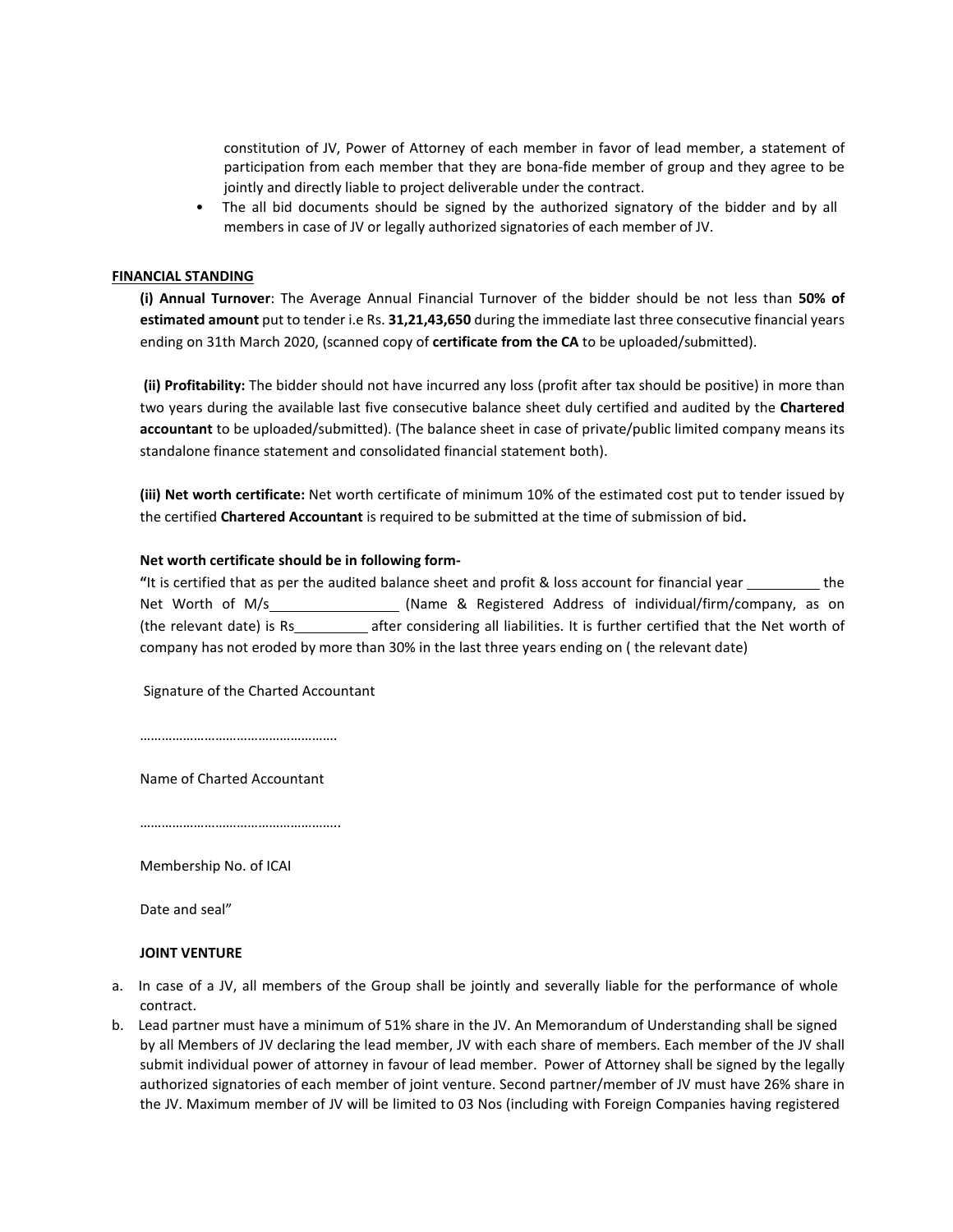offices in India/registered partners for APS works).

- c. In case of JV, change in constitution or percentage participation shall not be permitted at any stage after their submission of application. In case the change in constitution / JV is required in that case, the Commissioner, SDMC will be the competent authority and decision of the Commissioner, SDMC will be final and binding to all.
- d. The Form of Tender/RFP document shall be completed and signed by a duly authorized and empowered representative of the Tenderer. If the Tenderer comprises a partnership, a joint venture the Form of Tender/RFP document shall be signed by a duly authorized representative of each member or participant thereof. Signatures on the Form of Tender/RFP document shall be witnessed and dated. Copies of relevant powers of attorney shall be attached.
- e. Lead member must have experience of similar work and meet technical eligibility criteria for work experience.
- f. For the Financial eligibility criteria (in case of JV) each member of JV shall be required to submit documents with respect to all Financial criteria such as turnover, probability, net worth and evaluation shall be done in proportion to their equity in JV.
	- The submissions shall contain the individual information of all members of the JV required in Instruction to bidders.
	- The members of the JV shall furnish a Power of Attorney duly signed by the authorized representative of each members as per the format enclosed as in appendices. (As Format for designating the Lead Member). The Lead Member and the constitution of the
	- JV shall remain unchanged as submitted with the proposal.
	- The signed documents after selection of a JV as contractor by the authorized signatory of the Lead Member and shall be legally binding on all members of the JV.
	- A statement of participation from each constituent member shall be submitted along the proposal to the effect that they are bonafide members of the group, and in the event of qualification; they agree to be jointly and directly liable to project deliverables under the contract.
	- If a JV is already constituted outside the tender, all members shall submit a dedicated Memorandum of Understanding (MOU) as part of their Proposal in addition to the JV agreement. The MOU inter alia, shall also clear their intent and commitment to form a joint venture company (JVC)
	- Bidder(s) in conflict of interest of the qualification process shall not be evaluated and as a consequence their JV's bid will be out rightly rejected.
	- All the legal consequences in case of default shall be applicable to members of the JV/ / MoU both as group and as individual members.
	- The details of Agreement between the members of the group and MoU between the bidder and his counterpart shall be submitted along the credentials for evaluation as per provisions of RFP document, failing which their bid shall be rejected.
	- If any work(s) (accounted for qualification by a bidder/ counterpart /any member for or JV), has been done in part/ percentage by the applicant member, in such an event, the eligibility and qualification of the bidder/ Group (as a member of JV) shall only be applicable (and acceptable) and evaluated against the part of/ cost of/ percentage of work completed by the same in his own account.
	- If a claim of work experience by contractor is for works in which the execution was in form of Joint Venture/Partnership with more than one firms (apart from that of the member bidder) then, to be considered for evaluation such submitted experience of member bidder shall have at least 25% equity in the JV in whose name the work was executed. Relevant documents must be submitted for this claim.
	- **2. Conflict of Interest:** Tenderers (as a bidder/ a member of JV or / an OEM in MoU with bidder) shall be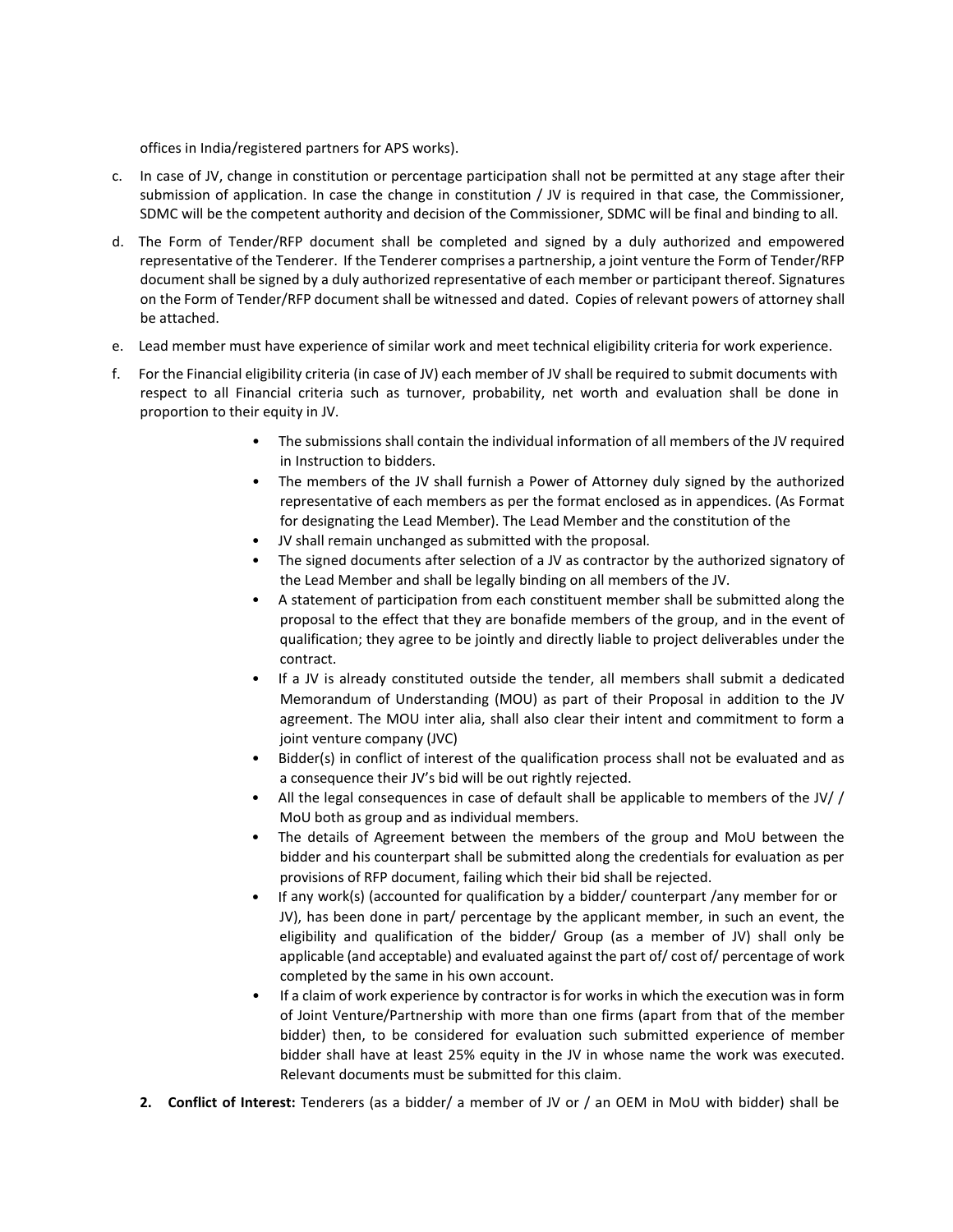eligible only if they not have a conflict of interest. All Tenderers found to have a conflict of interest in thistender process shall be disqualified. Tenderers shall be considered to have a conflict of interest, if:

- One firm applies for tender both as an individual firm and in a Group.
- If Tenderers in two different applications have controlling shareholders in common.
- Submit more than one application in this tender process.
- If the Tenderer has participated as a Consultant(s) engaged by SDMC in the preparation of the design or technical specifications of the works that are the subject of this tender.
- The applicant has either participated or lent or temporarily seconded their personnel to a separate Bidder or group involved in the preparation of the design or technical specifications of the said separate bid document(s)/ credential (s).
- Any bidder(s) as an individual or as (a part of JV/) a group which has been blacklisted or de-registered by any government agency(s) or public sector undertaking during the last 4 years.
- The consultant of the department and consultant of contractor /agency/bidder is same.
- The tender documents consist of:-

| Volume-1           |                                               |
|--------------------|-----------------------------------------------|
| Section I          | <b>Notice Inviting Tender</b>                 |
| Section II         | Definitions                                   |
| Section III        | General information                           |
| Section IV         | Instructions to bidder                        |
| Section V          | General conditions & clauses of the contract  |
| Section VI         | Schedules ('A' to 'F')                        |
| <b>Section VII</b> | Special conditions / Additional conditions    |
| Section VIII       | Scope of Work                                 |
| Section IX         | Various Appendices / Forms                    |
| Section X          | Technical bid submission form                 |
| Volume $-2$        |                                               |
| Section I          | Specifications                                |
| Section II         | Special condition for Operation & Maintenance |
| Volume $-3$        |                                               |
| Section I          | Design and drawing                            |
| Volume – 4         |                                               |
| Section I          | <b>Bill of Quantity &amp; Financial Bid</b>   |

The tender/RFP document may be obtained by any interested eligible bidder on the submission of written application and upon the payment of a non-refundable fee of Rs.10,000/- (Rupees Ten Thousand only) in the shape of demand draft in favour of Commissioner, SDMC. The tender/ RFP documents may also be downloaded from SDMC website [http://mcdonline.gov.in/ o](http://mcdonline.gov.in/)r **[www.etenders.gov.in/eprocure/app](http://www.etenders.gov.in/eprocure/app)** tendering portal and the same be used for tender purpose by paying a tender fee of Rs.10,000/- (Rupees Ten Thousand only) in the shape of demand draft in favour of Commissioner, SDMC..

# **4. Submission of Tender: The proposal shall contain the following:-**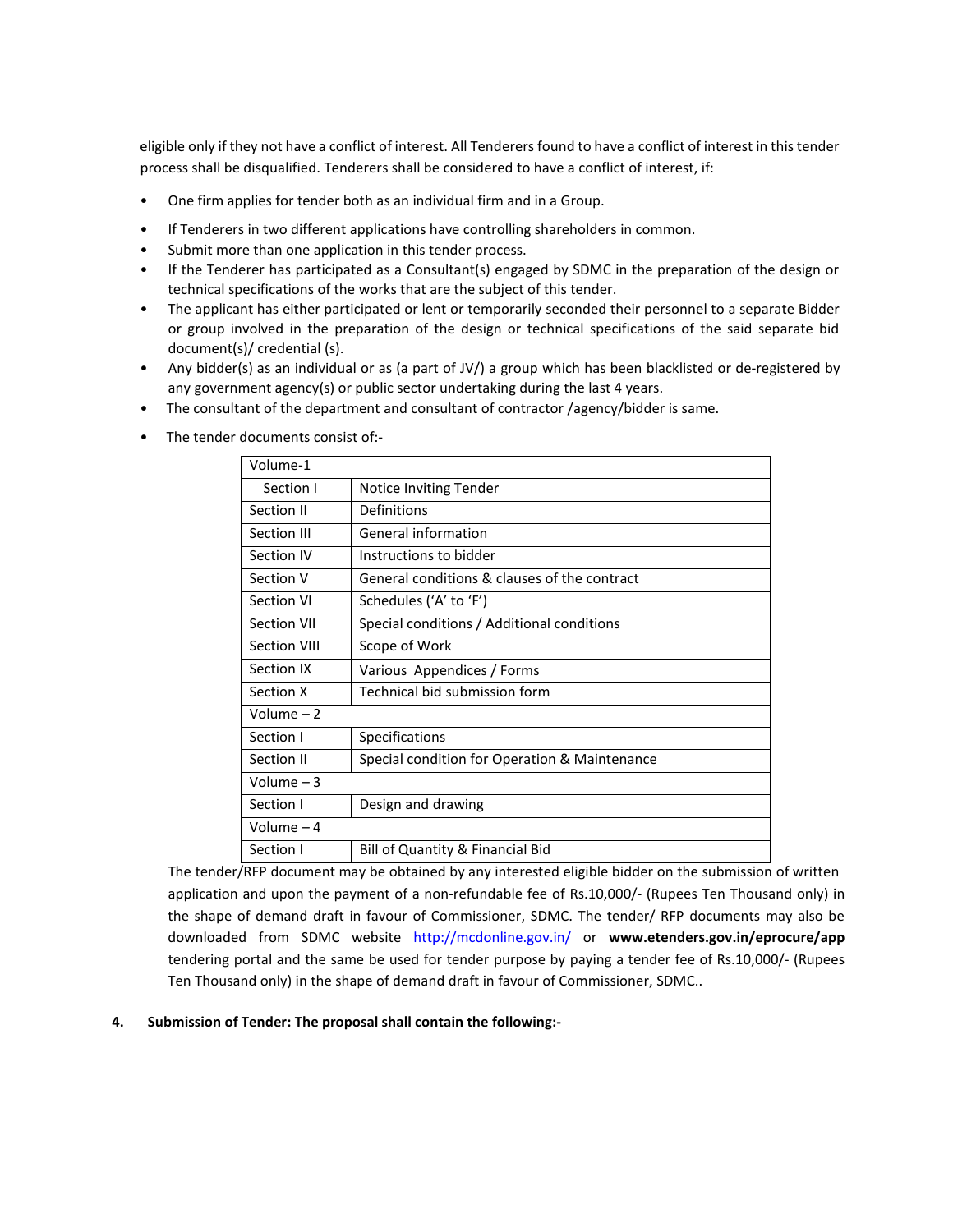- 1. *Technical Bid*
- *2. Financial Bid*

## **For manual tenders:-**

**Envelope I** shall contain **Technical Bid** Documents (One Original + Two Copies) in one sealed envelope. The envelope shall be marked "Technical Bid only". **The tenders not accompanied by declearation for Earnest Money in prescribed form shall be summarily rejected.**

**Envelope II** shall contain **only Financial Bid** and must be in duly sealed cover.

Tenderer must submit a Tender Document duly filled with prescribed documents in other sealed cover containing envelope I & II in the office of Superintending Engineer (Parking), Under Sewa Nagar Flyover, New Delhi-110003 (Mobile No. 9717788577, 9717787673) on the date and time given in press notice of NIT and technical bid will be opened on the same day at 03:30 PM.

One original with Two photocopies set of bid document are to be submitted. Financial bid must not have any cutting, overwriting, addition, alteration and must be either laminated or covered /affixed with transparent tape properly.

## **FOR online tendering: -**

Technical bid is to be submitted in pdf format and financial bid is to be submitted separately on **[www.etenders.gov.in/eprocure/app](http://www.etenders.gov.in/eprocure/app)** /. Tenders will be rejected in case technical bid and financial bid submitted combined because bids are to be opened in stages.

(i) Entire bid document related to Eligibility Criteria, Technical bid and Financial bid are uploaded.

(ii) Stage-I: documents uploaded by the contractors related with Eligibility Criteria are opened first and after evaluation of bids the name of eligible contractors are approved by competent authority.

(iii) Stage-II: Time and date of opening of financial bids would be intimated to qualified contractors.

(iv) At the time of submission of bid, contractor uploads affidavit/ certificate from CA mentioning turnover of last 3 financial years or for the period as specified in the bid document alongwith other documents mentioned in the NIT. Further details if required are asked from contractor later on after opening of technical bid.

(v) Scanned copy of original Works Experience Certificate for eligibility would be submitted in technical bid.

(vi) Hard copies of documents/Technical Bid except financial bid would be submitted by the qualified bidders before opening of financial bid.

5. For Manual tendering the Technical and Financial Proposals shall be submitted in two separate covers clearly marked **"Technical Bid"** and **"Financial Bid"** along with non refundable tender document fee of Rs.10,000/- (Rupees Ten Thousand only) in the shape of demand draft in favour of Commissioner, SDMC, in case the tenderer has downloaded the tender from the website.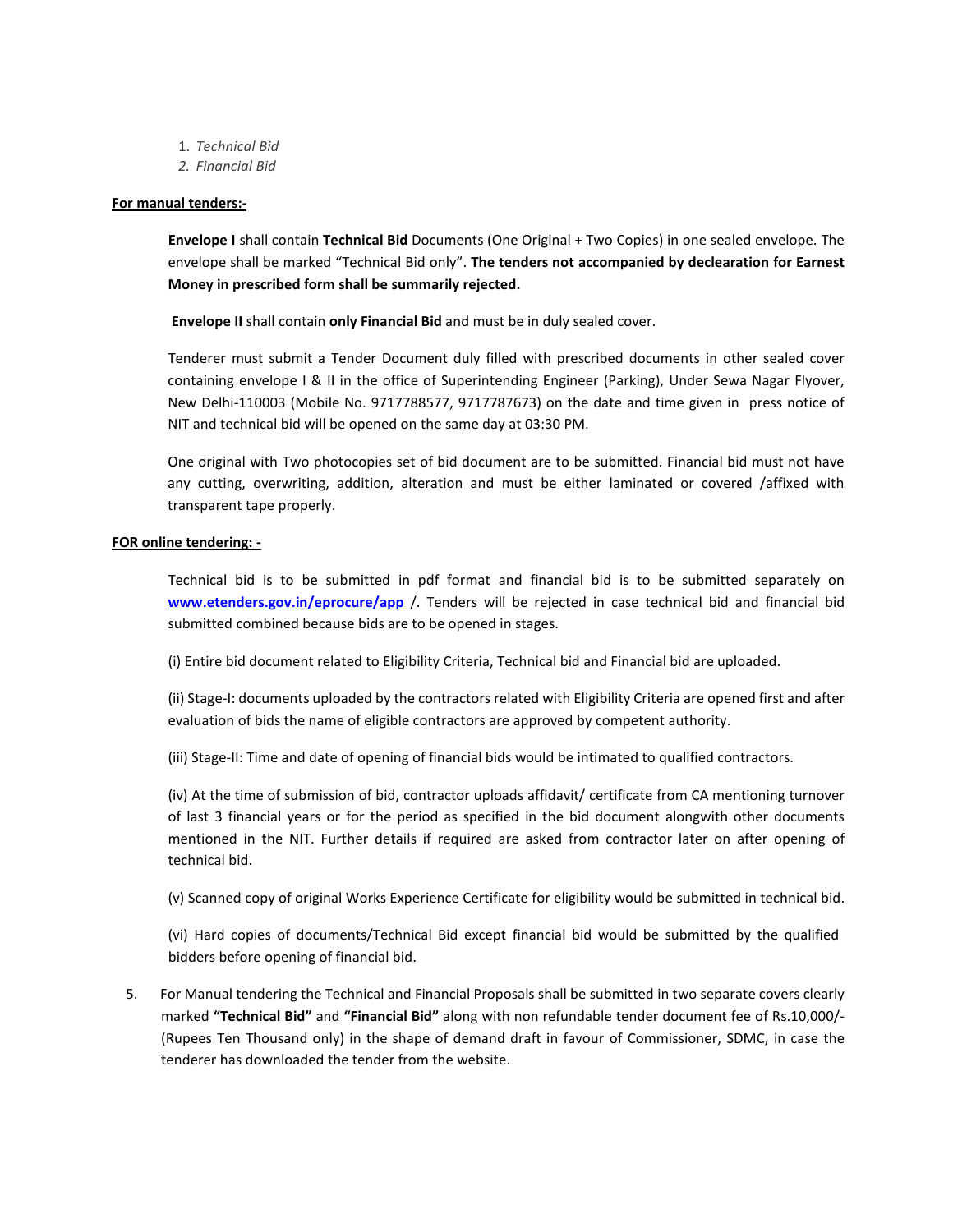- 6. Part-I (Technical Bid) will be opened on the date and time given in press notice of NIT in the presence of Bidder's representatives who choose to attend at 03:30 P.M. in the Office of Superintending Engineer (Parking), Under Sewa Nagar Flyover, New Delhi-110003 (Mobile No. 9717788577, 9717787673).
- 7. Bids not accompanied with the declaration for the Earnest Money and Tender Cost will be considered as nonresponsive and summarily rejected**.**
- 8. Technical Bid and Tender Document including Financial/Price Bid shall be submitted simultaneously on due date and time. Only Technical Bid shall be opened on that date of all the tenderers who had deposited tender cost and declaration for earnest money. The Financial Bid/ Price Bid shall be kept sealed in safe custody. The Financial Bid/Price Bid of only those successful tenderers, who will qualify in the technical bid on the basis of their technical proposal and along with other details given in the technical bid. The sealed Financial/Price bid of unsuccessful bidder in technical bid shall be duly returned unopened.
- 9. Financial Bid of those Bidders not substantially responsive/unsuccessful bidders shall be returned to the Bidders unopened. All the proposals will be assessed in accordance with good professional practice. The weightages and associated specific technical evaluation criteria is given as under:-

| a)  | <b>Attributes</b>                                                                                   | Evaluation                                                 |                                           |  |
|-----|-----------------------------------------------------------------------------------------------------|------------------------------------------------------------|-------------------------------------------|--|
|     | Financial strength (20 marks)                                                                       |                                                            |                                           |  |
| (i) | (i) Average annual turnover : 16 Marks                                                              | (i) 60% marks for minimum eligibility criteria             |                                           |  |
|     | (ii) Net Worth Certificate: 4 Marks                                                                 | (ii) 100% marks for twice the minimum eligibility criteria |                                           |  |
|     |                                                                                                     | or more                                                    |                                           |  |
|     |                                                                                                     |                                                            | In between (i) & (ii) - on pro-rata basis |  |
| b)  | Experience in similar class of works: (20                                                           | (i) 60% marks for minimum eligibility criteria             |                                           |  |
|     | Marks)                                                                                              | (ii) 100% marks for twice the minimum eligibility criteria |                                           |  |
|     |                                                                                                     |                                                            | or more                                   |  |
|     |                                                                                                     | In between (i) & (ii) - on pro-rata basis                  |                                           |  |
| (c) | Performance on works (TOR) : 20 Marks                                                               |                                                            |                                           |  |
|     | Parameter                                                                                           | Score                                                      | <b>Maximum Marks</b>                      |  |
|     | If TOR=                                                                                             | 3.00 > 3.50<br>2.00<br>1.00                                | 20                                        |  |
|     | (i) Without levy of compensation                                                                    | 15<br>10<br>10<br>20                                       |                                           |  |
|     | (ii) With levy of compensation                                                                      | 5<br>$\Omega$<br>$-5$<br>20                                |                                           |  |
|     | (iii) Levy of compensation not decided                                                              | 10<br>20<br>0<br>0                                         |                                           |  |
|     | TOR = AT/ST, where AT=Actual Time; ST=Stipulated Time in the Agreement plus (+) justified period of |                                                            |                                           |  |
|     | <b>Extension of Time</b>                                                                            |                                                            |                                           |  |

# **CRITERIA FOR EVALUATION OF THE PERFORMANCE OF CONTRACTORS FOR PRE-ELIGIBILITY**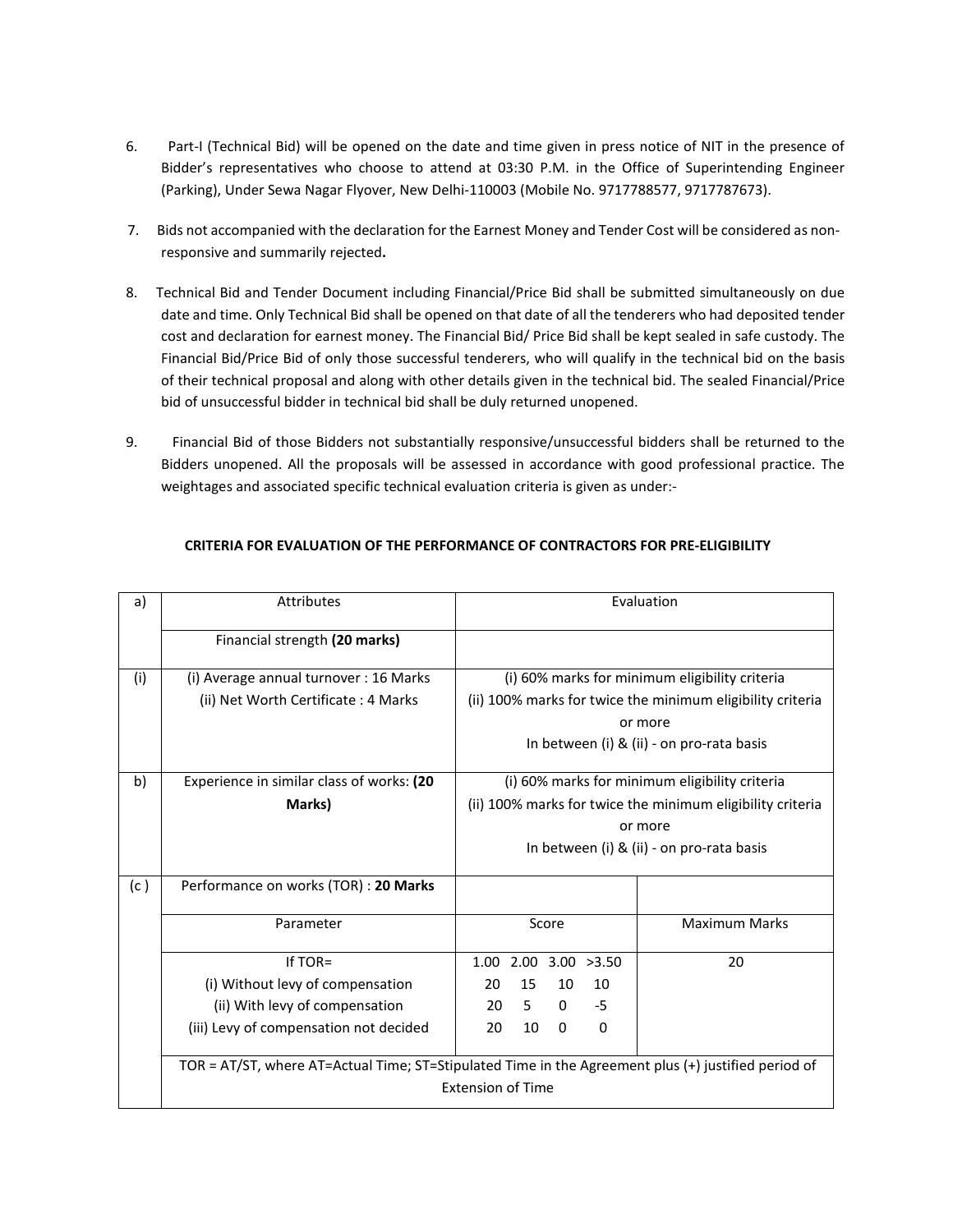|     | Note: Marks for value in between the stages indicated above is to be determined by straight line                                                                            |  |
|-----|-----------------------------------------------------------------------------------------------------------------------------------------------------------------------------|--|
|     | variation basis.                                                                                                                                                            |  |
| (d) | Performance of Works (Quality) : 40 marks                                                                                                                                   |  |
|     | (i) Outstanding $: 40$                                                                                                                                                      |  |
|     | (ii) Very Good<br>:30                                                                                                                                                       |  |
|     | (iii) Good : 20                                                                                                                                                             |  |
|     | $\therefore$ 0<br>(iv) Poor                                                                                                                                                 |  |
|     | Note: In case of "excellent" performance then it will be considered<br>under "very good". In case of "satisfactory" performance then it will be<br>considered under "Good". |  |

NB-To become eligible for shortlisting, the bidders must secure at least 50% marks in each and 60% marks in aggregate.

- The successful Bidder will be chosen from the group of qualifying Bidders ("eligible Bidders for financial bid") achieving benchmark score after technical bid evaluation as per the criteria set out by the evaluation committee
- If any information furnished by the applicant is found incorrect at a later stage, he shall be liable to be debarred from tendering/ taking up of work in SDMC. The department reserves the right to verify the particulars furnished by the applicant independently. Conditional Tenders are liable to be rejected.
- All information contained in this package should be treated as confidential and Bidders are required to limit dissemination on a need-to-know basis.
- 10. The tenderer may obtain further information/ clarification, if any, in respect of these tender documents from the office Executive Engineer (Parking)/Account/tender branch Div.(M)-I, Central Zone (Mobile No. 9717788577, 9717787673)
- 11. All tenderer are hereby cautioned that tenders containing any material deviation or reservations or conditional tenders shall be considered as non-responsive and is liable to be rejected.
- 12. **The bidder must quote final rates for the items considering all discounts etc. In case bidder submit any offer for discount in envelop for the financial bid or in separate envelop, his bid will be rejected outrightly**.
- 13. Late tenders (received after due date and time of tender submission) shall not be accepted under any circumstances.
- 14. If any of the above days happen to be holiday, then the tenders will be Sold/ Received and opened on the next working day at the same time.
- 15. SDMC reserves the right to accept or reject any or all proposals without assigning any reasons. No tenderer shall have any cause of action or claim against the SDMC for rejection of his proposal.
- 16. Those bidders not registered on the SDMC e tendering system are required to get registered on EDIS/prevalent website after allotment of work by applying in accordance with the instructions given in this regard at [http://www.mcdedis.gov.in](http://www.mcdedis.gov.in/)
- 17. The contractors submitting manual tenders will affix transparent tape on quoted rates and amounts. The rates and amounts will be quoted both in words and in figure. No cutting, No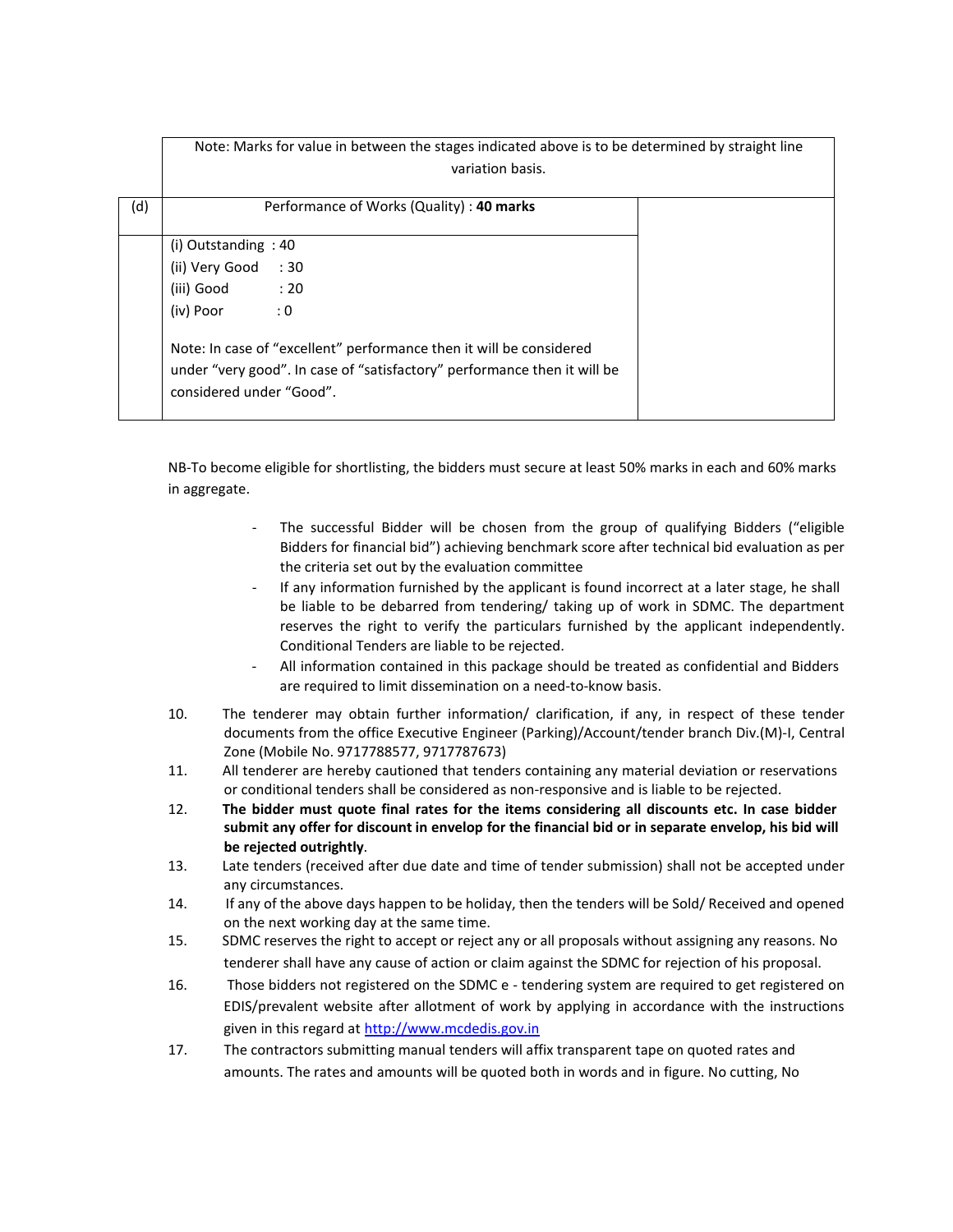overwriting, no marking on the quoted rates and amount will be admissible. Non-compliance of above will result in the bid being summarily rejected.

- 18. Validity of rates will be 180 days from the date of opening of financial bid & in case of negotiation from the date of negotiation, whichever is later.
- 19. In case department fails to provide site of work due to any reason whatsoever, contractor/ agency will not be entitled for any claim/damages in this regard. In case the work has to be abandoned/foreclosed/reduced in scope due to whatsoever reason(s), the contractor/agency will not be entitled for any claim/damages in this regard except under clause-13 (clauses of contract).
- 20. The design and drawing will be approved by respective wings of civil and electrical department after vetting of the same by the consultant from 3<sup>rd</sup> Party i.e IIT Roorkee, IIT Delhi, DTU Delhi or as decided by Engineer-in-Charge. In case any change in drawings/design are required during the execution of work as per the site requirement, the consultant will provide the changed drawings/design and will submit for getting checked/vetted from IIT /any government/semigovernment undertaking/ organization. The Consultant will apply and get the in-principle approval to Delhi Fire Service before commencement of the work. After completion of the work, the Consultant/agency will get the Fire NOC from Delhi Fire Service before commissioning of the parking. No extra payment will be payable to the agency on this account. In this connection decision of the Engineer-in-Charge will be final and binding.
- 21. If any tree cutting is required and due to which delay is caused in execution of work / shifting of work whatsoever etc. is caused contractor/ agency will not be entitled for any claim/damages in this regard. The contractor will be granted extension of time in this regard.
- 22. If any shifting of services underground or overhead or on the surface is/are required during the execution of work, the contractor will be granted extension of time in this regard however contractor/ agency will not be entitled for any claim/damages in this regard.
- 23. The quantities of various items are likely to vary during the execution of work as per site requirement, in case there would had been any negative financial implications/recovery caused due to these variations vis-à-vis the market rates prevalent at the time of justification of rates, the same will be recovered from the contractor/ agency.
- 24. General condition of the contract (based on G.C.C of CPWD Works 2014), Additional Condition of contract for SDMC Works (based on G.C.C of CPWD Works 2014) circulated vide no. D/SE(P)/2020- 21/154 dated 13.10.2020 as well asthis circular, circular No. D-196/SE(PLG.)/SDMC/2020-21 dated 01.03.2021 regarding guidelines for registration / renewal of construction workers, will be applicable. Clause 10C, 10CA and Clause 12 as per GCC of CPWD will be applicable. For clause 10C Component of labour expressed as percent of value of work will be 7%. For clause Net worth Certificate, Networth as percent of value of work will be 10% as per CPWD office memorandum DG/SOP/10 dated 19-05-2020.

# **25. Operation and maintenance period:-**

o Operation and maintenance period will be 10 year including 1 year defect liability period. During the operation and maintenance revenue collected from operation of parking will be distributed in the ratio of 30:70 between agency and department.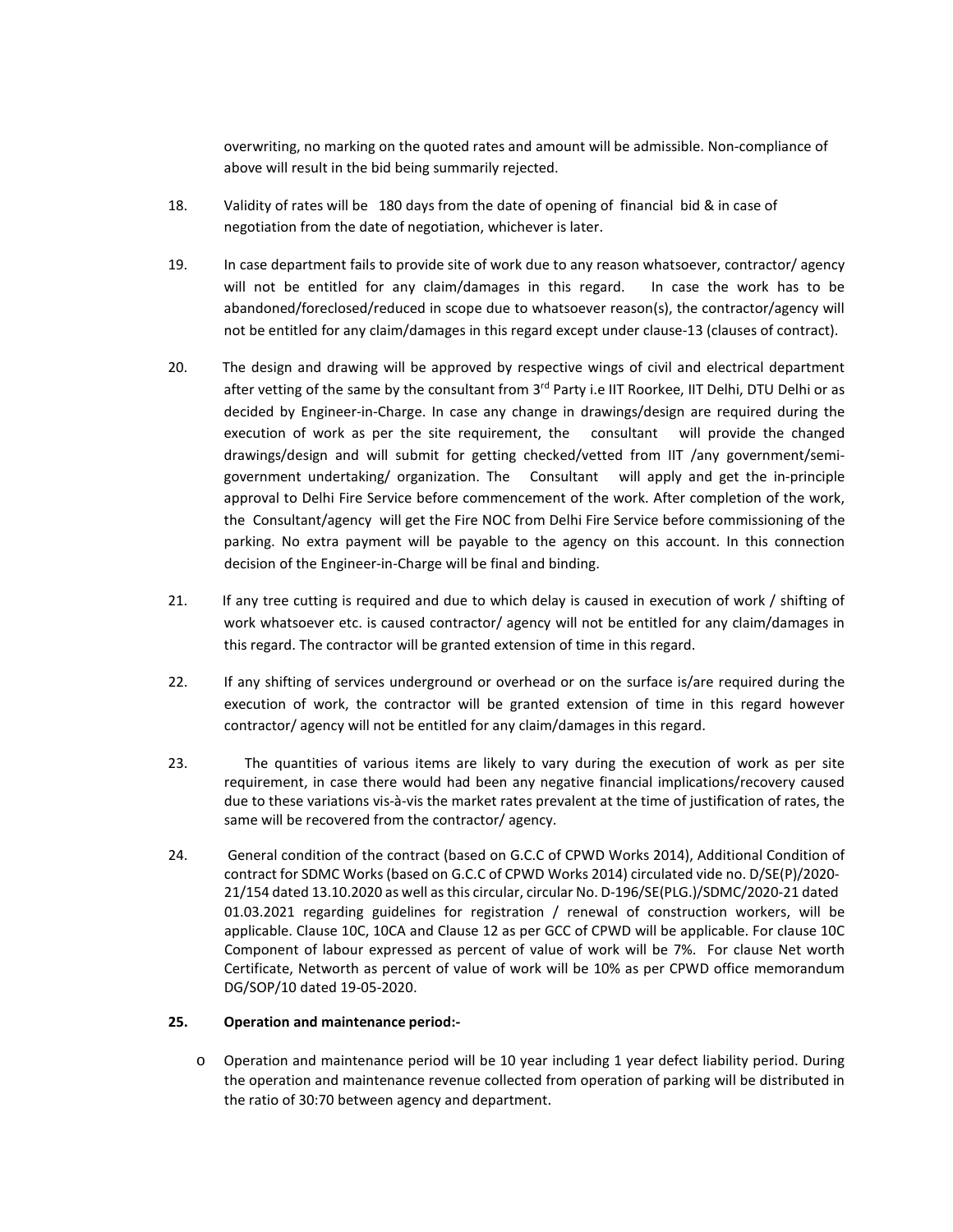- o The agency will carry out enforcement duties within 500 mtr. of this parking site with R.P Cell Department as per policy of SDMC updated time to time till the completion of the operation and maintenance period.
- $\&$  M period would be extendable by 5 year with the mutual consent of the both the parties.
	- o During the O & M period critical parts/other parts required to be replaced as per the norms prevalent regarding such type of parking's in India/abroad.
- 26**.** The bidder should have sufficient number of Technical and Administrative employees for the proper execution of the contract. The bidder shall have to submit a list of these employees stating clearly how these would be involved in this work within 15 days of award of work .
- 27**.** Arbitration clause of contract clauses of the contract will not be applicable and provisions for recovery of labour cess as per government standing instructions will be applicable.
- 28. Quoted rates for all the items must be inclusive of GST, other taxes, cess, carriage, etc. Payment of the GST in respect of parking system will be made / reimbursed on production of bill/invoices to this effect.
- 29. Maintenance and operation works are part of original composite work:
	- Maintenance/comprehensive maintenance of fire alarm system, DG Sets, Sub Station Wet Riser and sprinkler system shall be got executed by original contractor through OEM/Authorised service agent for DG sets and addressable fire alarm system and through specialized agencies for Sub Station Wet Riser and sprinkler system. Maintenance and operation of CCTV system, UPS system, Water pump automation system through contractor himself or through specialized agency.
	- Operation of the specialized E&M system should be carried out by original contractor through specialized agency.

## **30. Summary of Scope of work:**

Construction in RCC and Steel Structural will include external and internal finishing, **Shuttle parking system as per design and drawing,** installation testing including Automated Parking system (APS) supply, installation, testing and commissioning for **Shuttle** parking system of **399** ECS.

- 31. Performance Guarantee: 3% of tendered cost of the project in the shape of Bank Guarantee and the same to be furnished within 15 days of issuance of Letter of Acceptance (LOA).
- 32. This document is meant to assist any interest parties to understand the scope, requirements and conditions of the subject work and is meant entirely to assist them for the tendering process, any parties that may not directly or indirectly be concerned with the tender process must not be supplied with this document for any other purpose. This document may not be reproduced or communicated, in whole or in part, and its contents may not be distributed in written or oral or electronic or any other form without written permission from the issuing authority.
- 33. The contractor will upload documents in the form of jpg format and pdf format.
- 34. If any, cell for the quotation of rate is left blank, rate of the such items shall be treated as Zero. However, if a tenderer quotes nil rates against each item in item rate tender or does not quote any percentage above